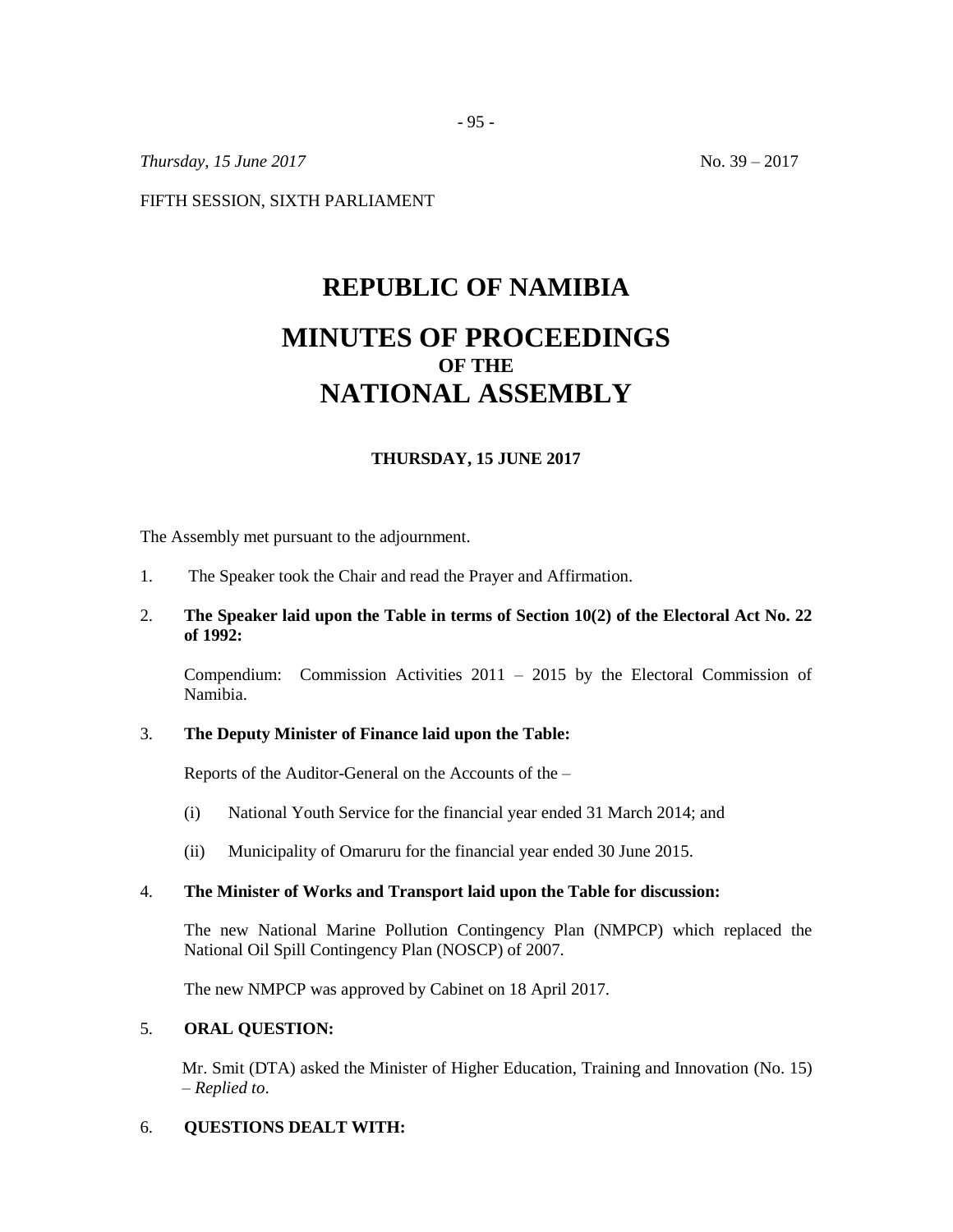- (i) Ms. Van den Heever (DTA) asked the Minister of Home Affairs and Immigration (No. 27) – *Replied to.*
- (ii) Mr. Auchab (UDF) asked the Prime Minister (No. 34) *Stands over.*
- (iii) Mr. Auchab (UDF) asked the Director General of the National Planning Commission (No. 38) – *Stands over.*
- (iv) Ms. Van den Heever (DTA) asked the Minister of Information and Communication Technology (No. 43) – *Replied to.*
- (v) Ms. Van den Heever (DTA) asked the Minister of Labour, Industrial Relations and Employment Creation (No. 44) – *Stands over.*
- (vi) Mr. Smit (DTA) asked the Minister of Urban and Rural Development (No. 45) *Replied to.*
- (vii) Mr. Smit (DTA) asked the Deputy Prime Minister and Minister of International Relations and Cooperation (No. 46) – *Replied to.*
- (viii) Mr. Venaani (DTA) asked the Minister of Agriculture, Water and Forestry (No. 47) – *Stands over.*
- (ix) Mr. Venaani (DTA) asked the Minister of Presidential Affairs (No. 48) *Stands over.*
- (x) Mr. Smit (DTA) asked the Minister of Works and Transport (No. 49) *Replied to.*
- (xi) Mr. Smit (DTA) asked the Minister of Agriculture, Water and Forestry (No.  $50$ ) *Stands over.*
- (xii) Mr. Kavekotora (RDP) asked the Minister of Mines and Energy (No. 51) *Stands over.*
- (xiii) Mr. Kavekotora (RDP) asked the Minister of Education, Arts and Culture (No.  $52$ ) *Stands over.*
- (xiv) Ms. Van den Heever (DTA) asked the Minister of Gender Equality, and Child Welfare (No. 53) – *Stands over.*
- (xv) Mr. Auchab (UDF) asked the Prime Minister (No. 54) *Stands over.*
- (xvi) Mr. Auchab (UDF) asked the Minister of Agriculture, Water and Forestry (No.  $55$ ) *Stands over.*
- (xvii) Mr. Muharukua (DTA) asked the Minister of Agriculture, Water and Forestry (No. 56) – *Stands over.*
- (xviii)Mr. Muharukua (DTA) asked the Minister of Poverty Eradication and Social Welfare (No. 57) – *Stands over.*
- (xix) Ms. Van den Heever (DTA) asked the Minister of Education, Arts and Culture (No. 58) – *Stands over.*